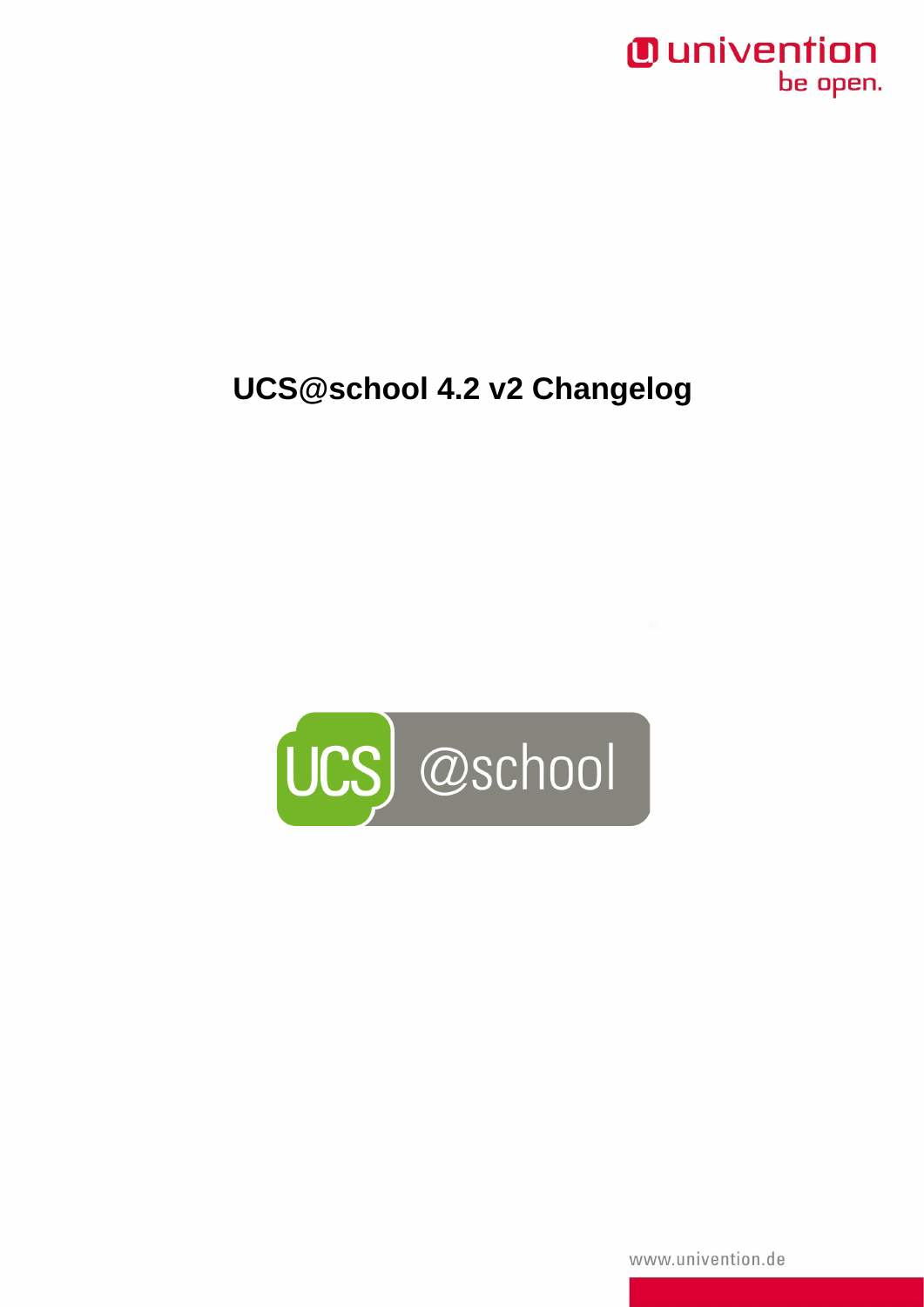## **O** univention be open.

Version 4.2 v2 Stand: 22. Juni 2017

Alle Rechte vorbehalten./ All rights reserved. (c) 2002-2017 Univention GmbH Mary-Somerville-Straße 1 28359 Bremen Deutschland feedback@univention.de

Jede aufgeführte Marke und jedes Warenzeichen steht im Eigentum ihrer jeweiligen eingetragenen Rechtsinhaber. Linux ist ein eingetragenes Warenzeichen von Linus Torvalds.

The mentioned brand names and registered trademarks are owned by the respective legal owners in each case. Linux is a registered trademark of Linus Torvalds.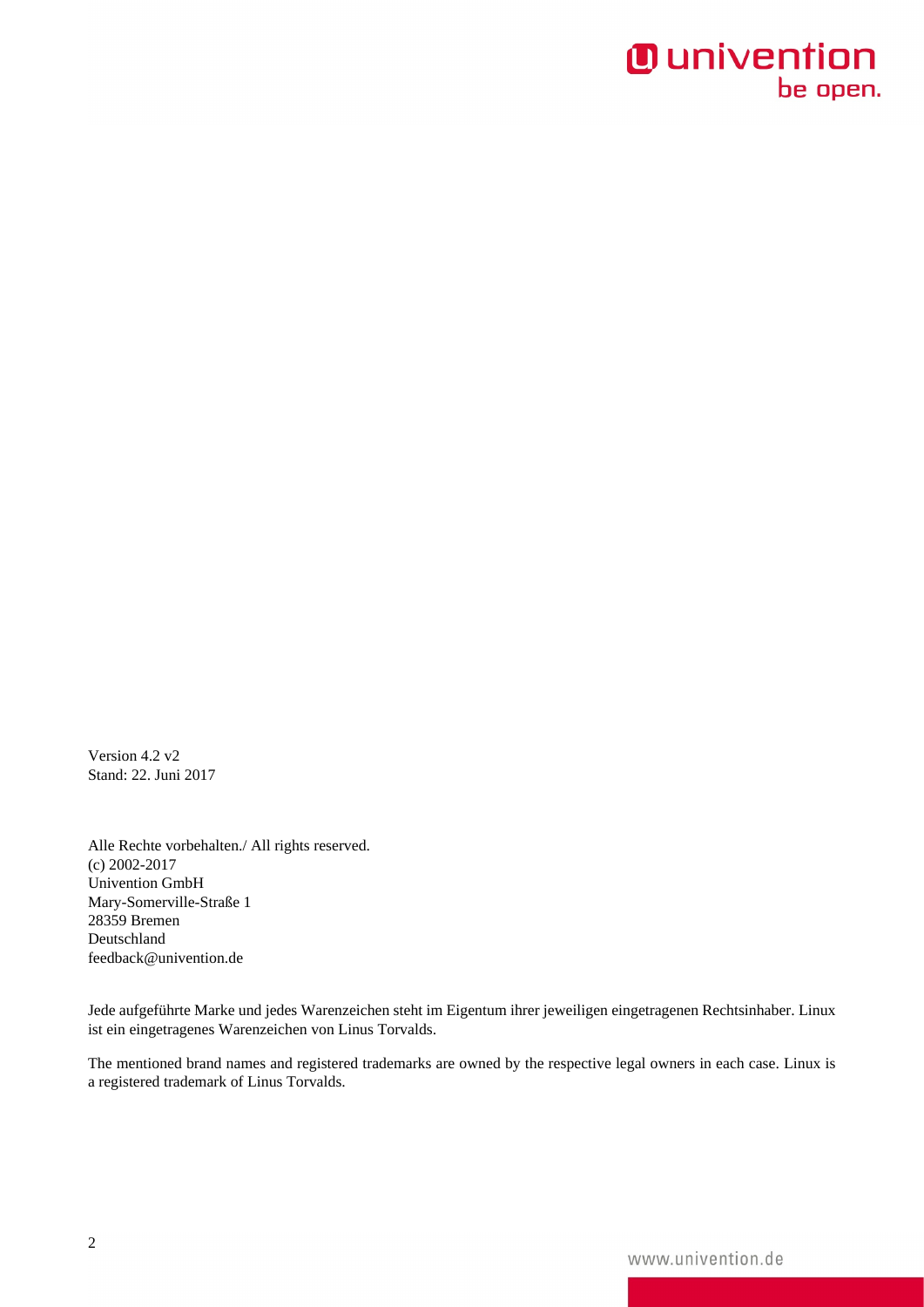# **O** univention<br>be open.

## **Inhaltsverzeichnis**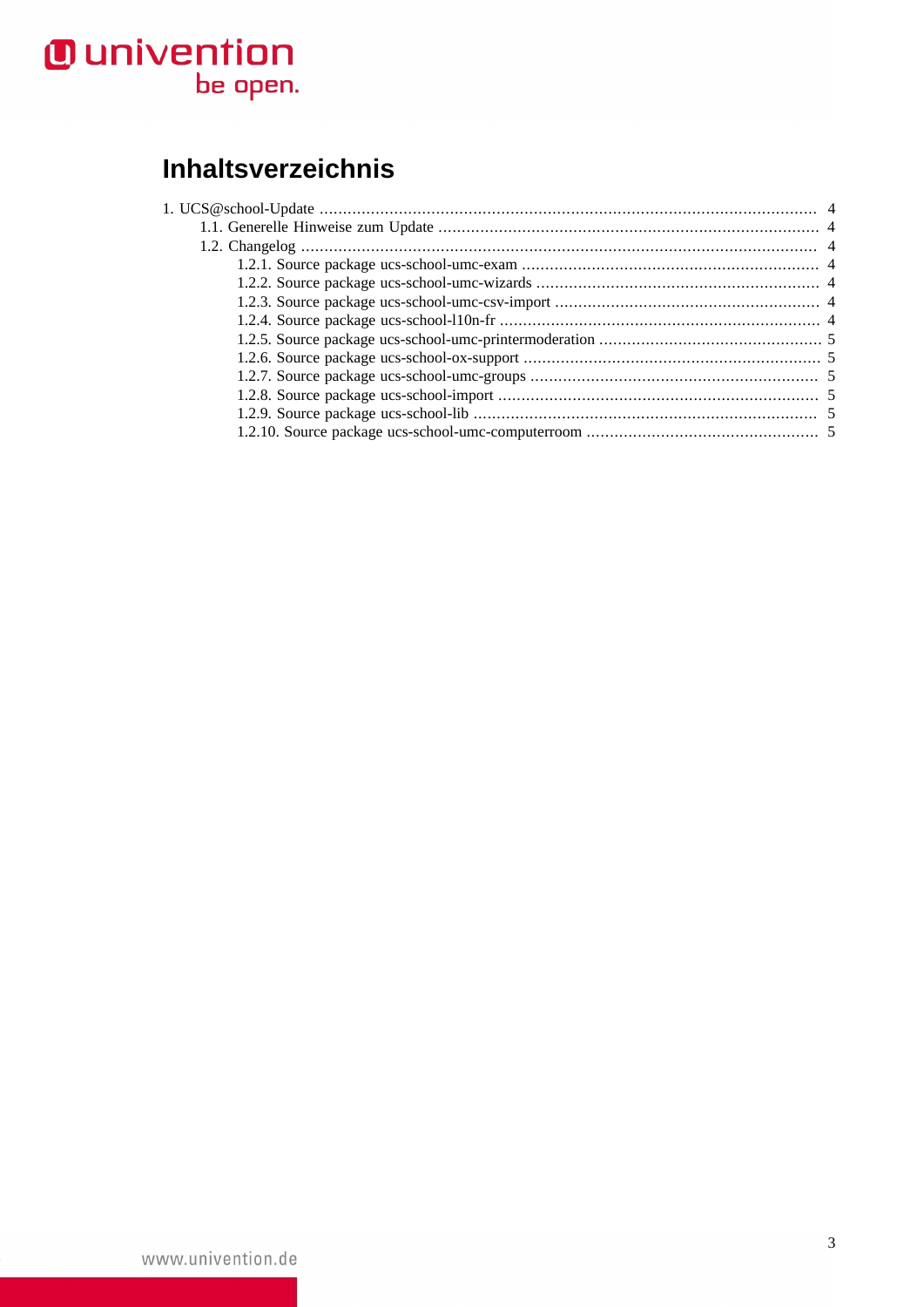#### *Generelle Hinweise zum Update*

## <span id="page-3-0"></span>**Kapitel 1. UCS@school-Update**

Dieses Dokument enthält die Changelogs mit den detaillierten Änderungsinformationen zum Update von UCS@school von Version 4.2 v1 nach 4.2 v2. Sofern notwendig, werden wichtige Hinweise zum Update in einem separaten Abschnitt behandelt. Die Changelogs werden nur in Englisch gepflegt. Die Änderungsinformationen für vorherige Versionssprünge finden sich unter [https://docs.software-univention.de/.](https://docs.software-univention.de/)

### <span id="page-3-1"></span>**1.1. Generelle Hinweise zum Update**

Während der Aktualisierung kann es zu Ausfällen von Diensten innerhalb der Domäne kommen. Aus diesem Grund sollte das Update innerhalb eines Wartungsfensters erfolgen. Grundsätzlich wird empfohlen das Update zunächst in einer Testumgebung einzuspielen und zu testen. Die Testumgebung sollte dabei identisch zur Produktivumgebung sein.

## <span id="page-3-2"></span>**1.2. Changelog**

**O** univention

be open.

#### <span id="page-3-3"></span>**1.2.1. Source package ucs-school-umc-exam**

- It is now possible to run hooks on the DC master before the creation of exam users ([Bug 44225\)](https://forge.univention.org/bugzilla/show_bug.cgi?id=44225).
- The time needed to create exam users has been reduced [\(Bug 43019\)](https://forge.univention.org/bugzilla/show_bug.cgi?id=43019).
- Some description texts within the UMC module have been altered ([Bug 44543\)](https://forge.univention.org/bugzilla/show_bug.cgi?id=44543).

#### <span id="page-3-4"></span>**1.2.2. Source package ucs-school-umc-wizards**

- An error message was shown after removing users from a school via the UCS@school user wizard. The triggering error has been fixed [\(Bug 44537](https://forge.univention.org/bugzilla/show_bug.cgi?id=44537)).
- A special UCR variable has been added that may enable the use of LDAP admin connections in the UMC user/class/computer/school wizards. This UCR variable should only be used, if familiar with the related security implications! [\(Bug 44642\)](https://forge.univention.org/bugzilla/show_bug.cgi?id=44642).
- It is now possible to sort users by class in the module **Users (Schools)** [\(Bug 42756\)](https://forge.univention.org/bugzilla/show_bug.cgi?id=42756).
- The grids for the school administration modules are now sorted by default ([Bug 44663](https://forge.univention.org/bugzilla/show_bug.cgi?id=44663)).

#### <span id="page-3-5"></span>**1.2.3. Source package ucs-school-umc-csv-import**

- A regression in the UMC module **CSV import** has been fixed that prevented imports of users reusing previous passwords [\(Bug 34923](https://forge.univention.org/bugzilla/show_bug.cgi?id=34923)).
- Some description texts within the UMC module have been altered ([Bug 44544\)](https://forge.univention.org/bugzilla/show_bug.cgi?id=44544).
- A special UCR variable has been added that may enable the use of LDAP admin connections during the UMC CSV import. This UCR variable should only be used, if familiar with the related security implications! [\(Bug 44642](https://forge.univention.org/bugzilla/show_bug.cgi?id=44642)).

#### <span id="page-3-6"></span>**1.2.4. Source package ucs-school-l10n-fr**

- Missing French translations have been updated ([Bug 44698\)](https://forge.univention.org/bugzilla/show_bug.cgi?id=44698)
- Missing French translations have been updated ([Bug 43019\)](https://forge.univention.org/bugzilla/show_bug.cgi?id=43019)

Feedback $\Omega$ 

Feedback $\Omega$ 

Feedback $\mathcal Q$ 

Feedback $\bigcirc$ 

Feedback $\mathbf{\Omega}$ 

Feedback $\Omega$